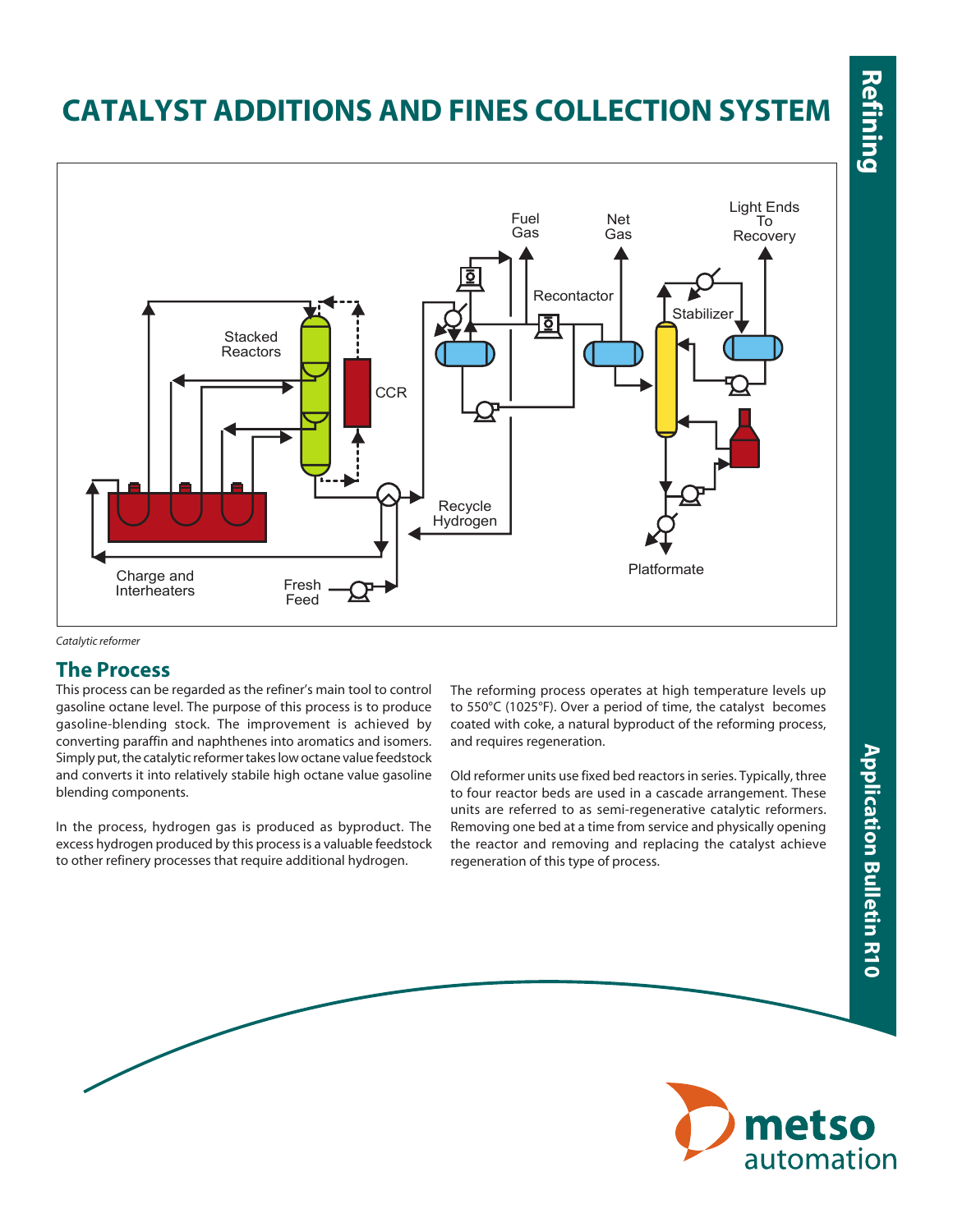

*UOP spec. 671 continuous catalytic reformer*

#### **The Catalyst Addition and Removal System**

The catalyst addition system is the point in process where new catalyst is added to replace the quantity of catalyst that is withdrawn and discarded from the system after it can no longer be regenerated. The n ew catalyst flows by gravity into the system through a catalyst addition hopper at ambient temperature. The new catalyst passes through the first addition valve and into the addition lock hopper. The first valve, above the lock hopper, is then closed and the second valve, below the lock hopper, is opened admitting the new catalyst into the process.

Metso Automation provides, as a part of the catalyst addition system, a safety interlock system. This safety system is a series of airlocks that prevent both the valve above and below the lock hopper from opening at the same time.

#### **Valve Requirements**

- Tight shut-off
- Catalyst friendly design
- Safety interlock instrumentation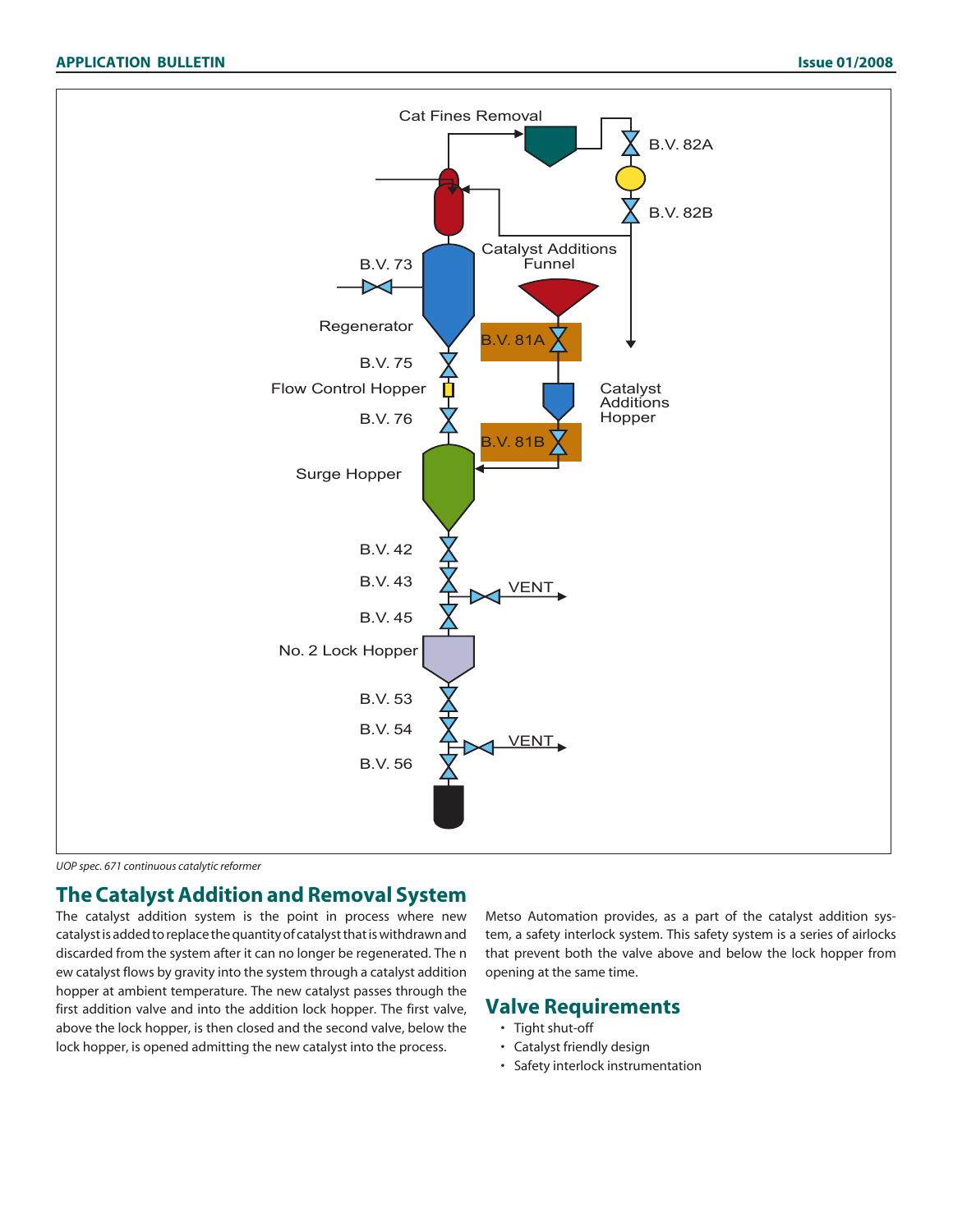

#### *Interlock system*

#### **Metso Automation Solution**

The JAMESBURY® 9150 series soft-seated ball valve with filled Teflon seat and pneumatic actuator has proved to be the right choice by many refineries using the UOP continuous reforming process.

The Metso Automation solution complies with all the design standards and test procedures of UOP Specification 671.

#### **Model Number and Description**

### **9150 31 3600MTT**<br>9150 Full Bore At

- 9150 Full Bore ANSI Class 150 ball valve<br>31 Raised face flange, Fire Tite, seat su
- Raised face flange, Fire Tite, seat supported
- 3600 Stainless steel construction
- MTT Filled Teflon seat